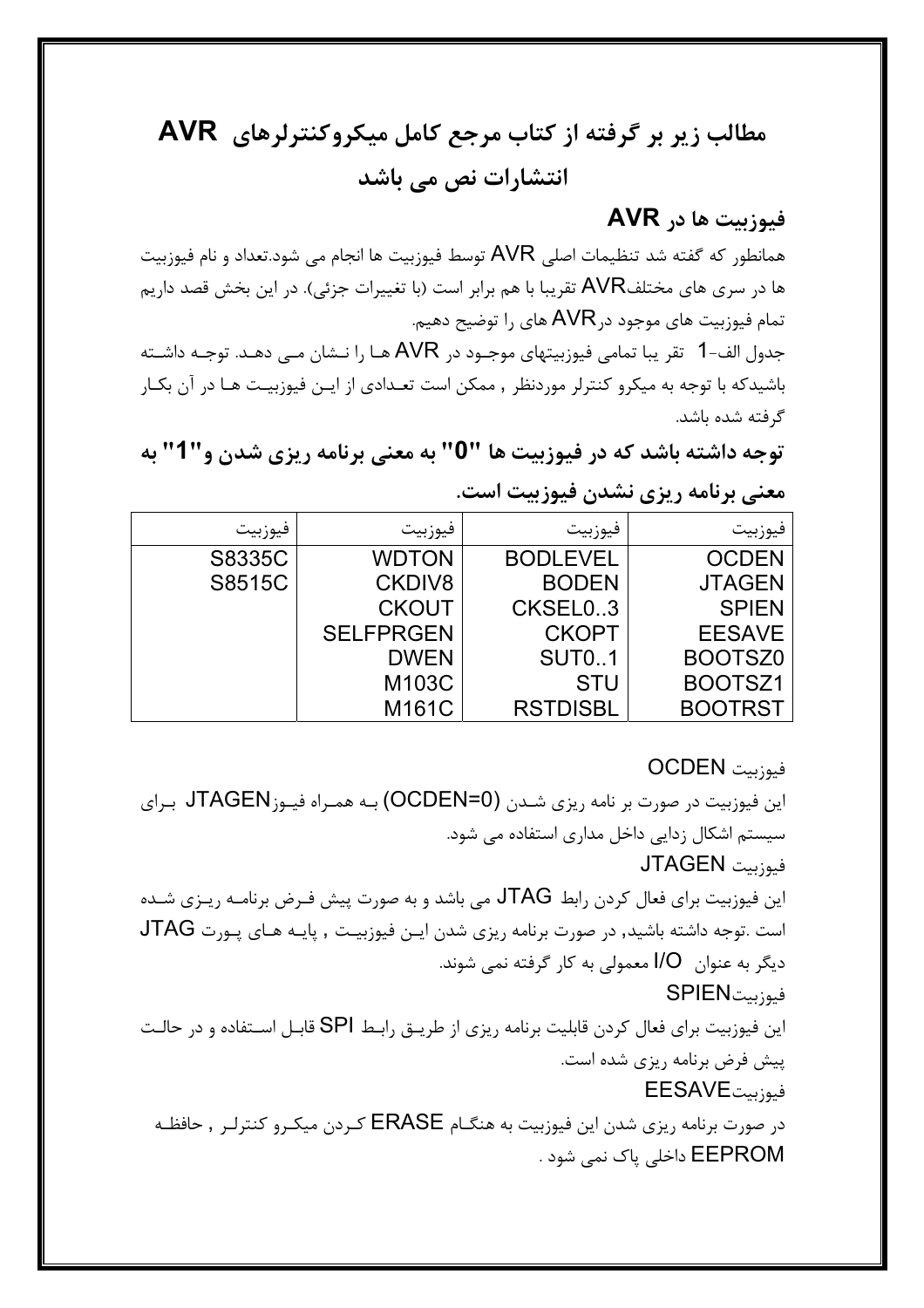فىوزىت BOOTSZ0, BOOTSZ1 این دو فیوزبیت برای انتخاب مقدار فضای حافظه BOOT مورد استفاده قرار می گیرند. فيوزبيتBOOTRST این فیوزبیت برای انتخاب بردار RESET استفاده می شود و در حالت پیش فرض برنامـه ریـزی نشده است. فيوزيتتBODLEVEL این فیوزبیت اگر برنامه ریزی نشده باشد , در صورتی که ولتاژتغذیه پایه VCC از مقدار 2/7 ولـت

کمتر شود, میکروکنترلر در حالت RESET قرار می گیرد.و در صورت برنامه ریزی شدن , میکرو کنترلر با ولتاژ کمتر از 4 ولت در حالتRESET قرار می گیرد.توجـه داشـته باشـدکه در برخـی میکــرو کنترلــر هــا ماننــد ATmega2560 بــه جــای ایــن فیوزبیــت, فیوزبیــت هــای BODLEVEL0...3 بكار رفته است كه سه سطح ولتاژ, 1/8ولت, 2/7 ولت و4/3 ولت را براي مقایسه در اختیار کاربر قرار می دهد.

فيوزبيتBODEN این فیوزبیت برای فعال کردن واحد BROWN-OUT استفاده می شود. فيوزيت هاي CKSEL0..3 این فیوزبیتها برای انتخاب منبع تولید پالس ساعت استفاده می شوند . فيوزيت CKOPT این فیوزبیت برای انتخاب پالس ساعت نوسان سازاستفاده می شود. فيوزبيت SUT0..1 این دو فیوزبیت برای تعیین زمان STARTUP بکار برده می شوند.در برخی از میکرو کنترلر نــام این فیوزبیت STU می باشد. فىوزىتRSTDISBL با برنامه ریزی این فیوزبیت پایه RESET خارجی میکرو غیرفعال می شود ودیگر میکروباز نشانی خارجي نخواهد شد و مي توان از آن پايه به عنوان ورودي معمولي استفاده كرد. توجه داشته باشید در صورت بر نامه ریزی این فیوزبیت دیگر نمی توان میکـرو را توسـط پروگرامـر ISP برنامه <sub>د</sub>یزی کرد. فيوزيتWDTON با برنامه ریزی این فیوزبیت, تایمر نگهبان همیشه روشن می ماند. فيوزييتCKDIV8 این فیوزبیت که در برخی از میکرو کنترلر ها مانندATmega162 وجود دارد , در صورت برنامه ریزی شدن فرکانس پالس ساعت سیستم را بر هشت تقسیم می کند. فيوزبيت CKOUT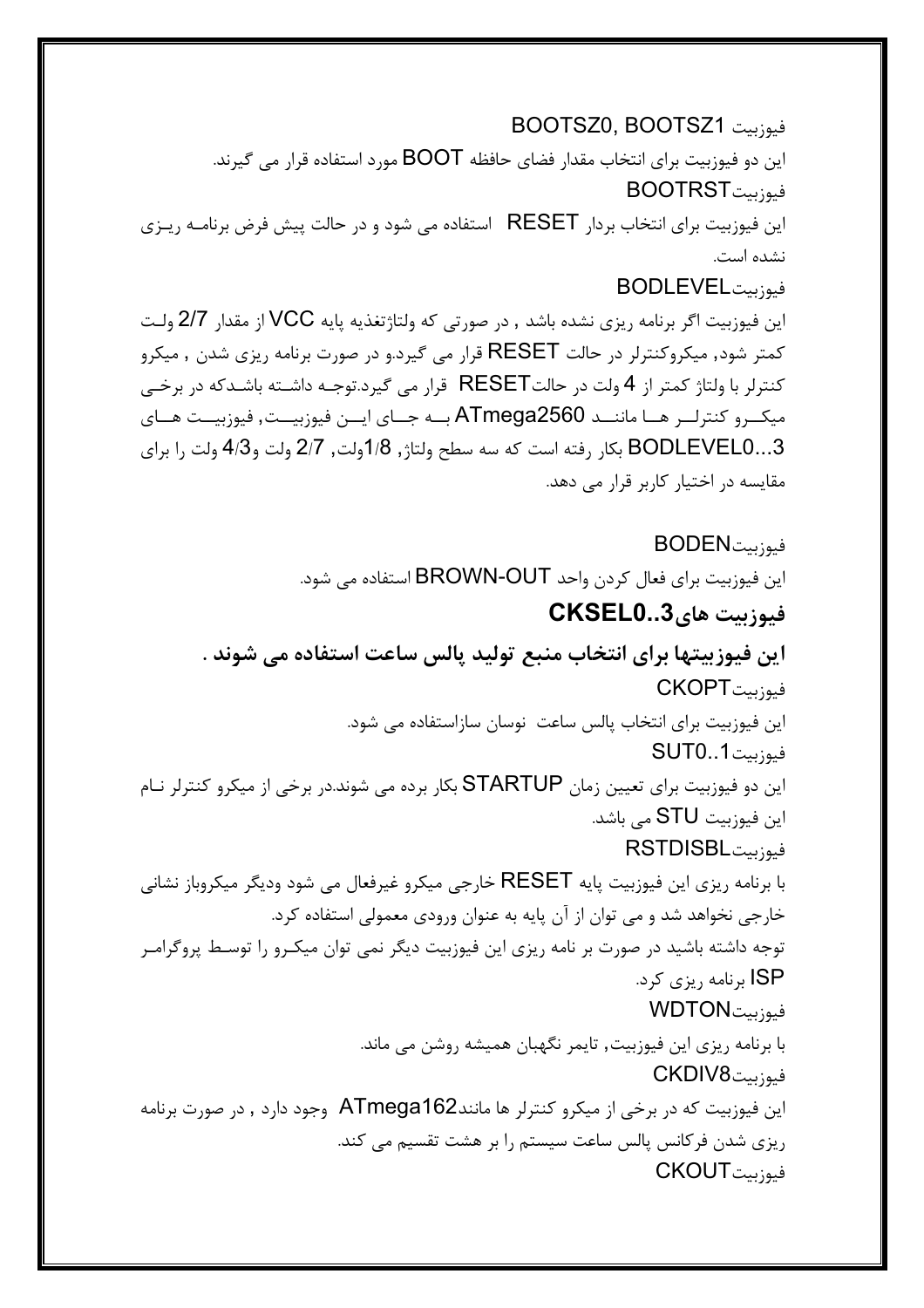این فیوزبیت که در برخی از میکرو کنترلر ها مانند ATmega162 وجـود دارد , در صـورت بـر نامه ریزی شدن پالس ساعت را بر روی پایه PORTB.0 فعال خواهد کـرد و مـی تـوان از ان بـه عنوان پالس ساعت برای دیگر قسمتهای مدار استفاده کرد. فيوزبيت SELFPRGEN این فیوزبیت که در میکروکنترلر هـای ATmega48/88/168 وجـود دارد, در صـورت برنامـه ریزی شدن ِ میکرومی تواند به بخش BOOT از حافظه برنامه رفته و خودش را برنامه ریزی ِ کند. فيوزبيتDWEN با برنامه ریزی این فیوزبیت سیستم اشکال زدای داخل مداری فعال خواهد شد. فيوزبيتM103C این فیوزبیت در میکرو کنترلر های که دارای شباهت با میکروکنترلر ATmega 103 هستند وجود دارد.ودر صورت برنامه ریزی شدن آن, میکرو مشابه ATmega103 فعالیت خواهد کرد. فيوزبيت S8535C, M161C,S8515C این فیوزبیت ها مشابه فیوزبیت M103C می باشند با این تفـاوت کـه میکـرو کنترلـر بـه ترتیـب

مشابه AT90s8535,AT90s8515,ATmega16 فعاليت خواهد كرد.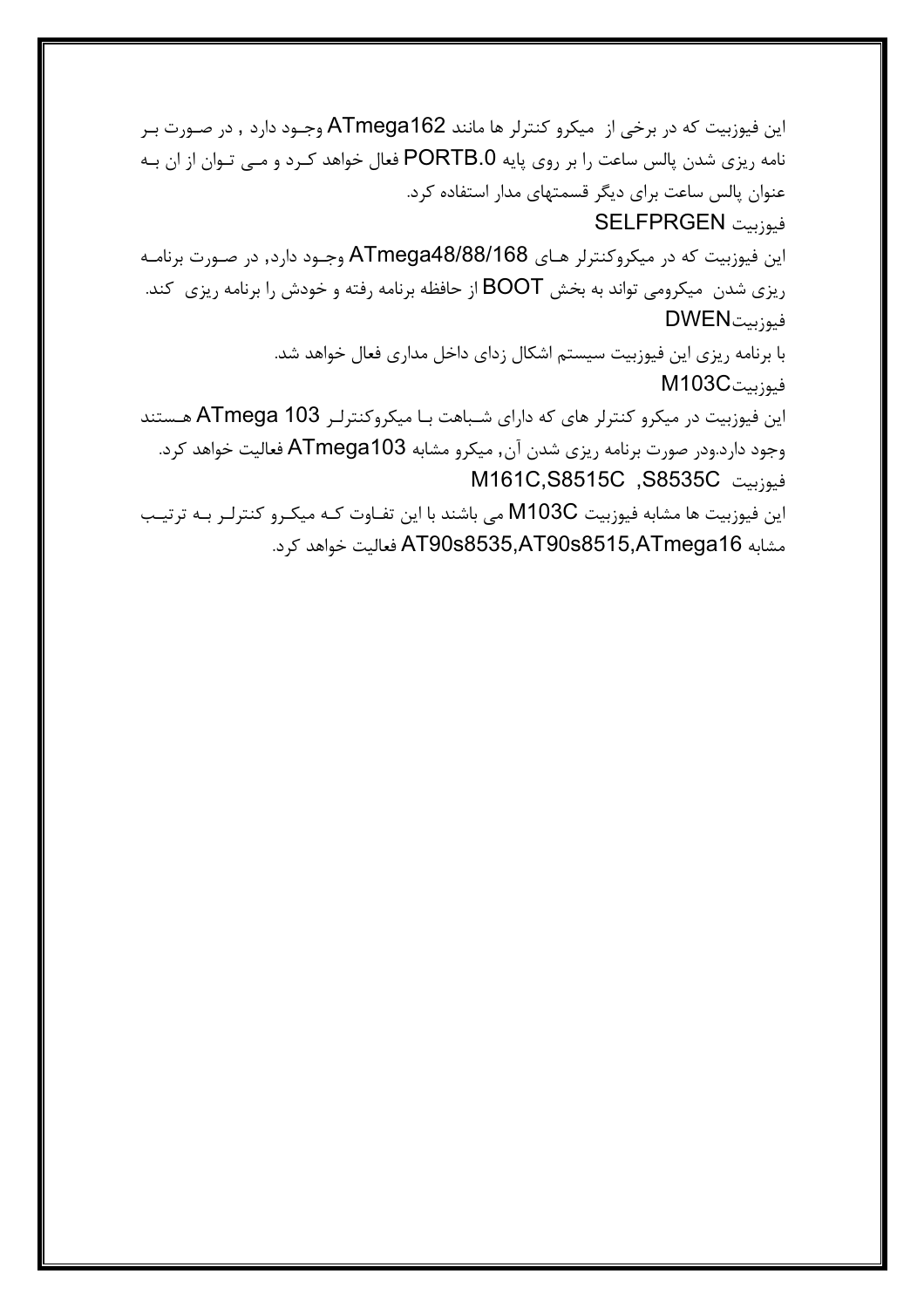منابع توليد پالس ساعت در AVR منابع مختلفی برای تامین پالس ساعت میکروکنترلر وجود دارد .کاربر بـه کمـک فیوزبیـت هـا مـی توانـد هركـدام از ايـن منــابع را انتخــاب نماييــد.منــابع مختلـف پــالس ســاعت بــا فيوزبيــت هــاي CKSEL3...0 قابل انتخاب است. در جدول 1- 1 صفر به معنای بر نامه ریزی شدن فیوزبیت و یک بـه معنــی برنامــه ریــزی نــشدن فیوزبیت است.هنگامیکه CPU از مد power-down یا powersave خارج می شود , پالس ساعت انتخاب شده با کمی تاخیر به میکرو اعمال می شود ایـن تـاخیر را زمـان startup می نامند که به منظور پایدار شدن پالس ساعت قبل از شروع به کار است.

جدول 1-1 انتخاب منابع مختلف پالس ساعت

| <b>Device Clocking Option</b>             | CKSEL30   |
|-------------------------------------------|-----------|
| <b>External Crystal/Ceramic Resonator</b> | 1111-1010 |
| <b>External Low-frequency Crystal</b>     | 1001      |
| <b>External Rc Oscillator</b>             | 1000-0101 |
| <b>Calibrated Internal Rc Oscillator</b>  | 0100-0001 |
| <b>External Clock</b>                     | 0000      |

هنگامیکه Cpu از حالت Reset خارج می شود یک زمان تاخیر بیشتری به منظـور تثبیـت ولتـاژ تغذيه و پايدار شدن پالس ساعت مورد نياز است . زمان startup توسط تايمر Watchdog قابل تنظيم است. فيوز بيت هـاى SUT1,SUT0 به منظور تنظیم زمان Startup مورد استفاده قرار می گیرند و توسط آنها می توان به زمـان هـای 0و4.1ms و65m دست يافت.

نوسان ساز کریستالی خارجی یکی از منابع تولید پالس ساعت , استفاده از نوسان ساز کریستال خارجی می باشد , در این حالت یایه های XTAL1 و XTAL2 مطابق شـكل 1- A 2بـه صـورت ورودي و خروجـي يـك تقويـت كننـده داخلی وارونگرمی باشند که می توانند به عنوان نوسان ساز بکار برده شوند.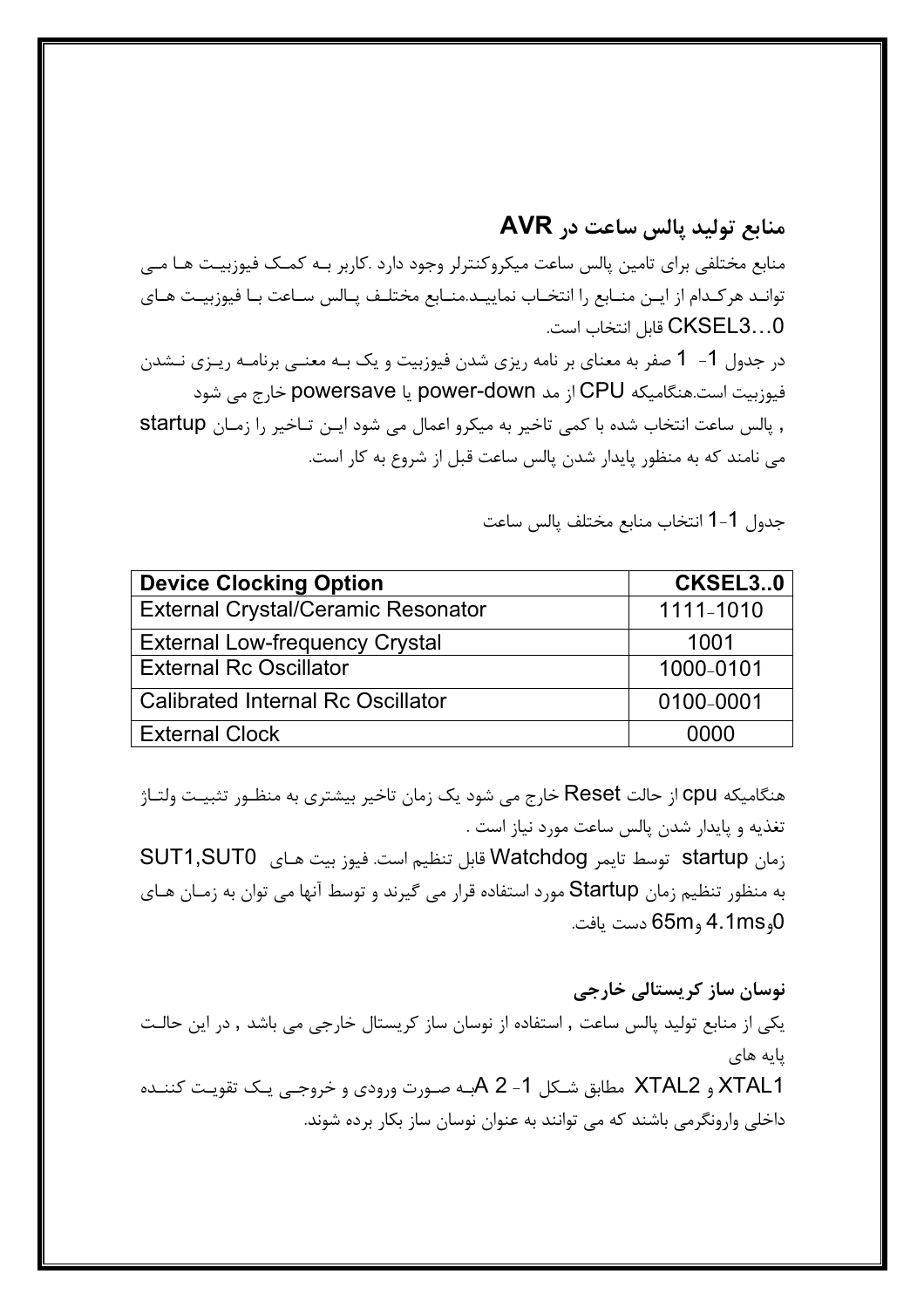دو نوع کریستال خارجی را می توان به این دو پایه متصل نمود, 1- کریستال کوارتز, 2-کریـستال سرامیکی که هر کدام را می توان توسط فیوز بیت CKOPT انتخاب نمود. هنگامیکه فیوز بیت CKOPT بر نامـه ریـزی مـی شـود , فرکـانس خروجـی نوسـان سـاز دارای .<br>محدوده وسیع و دامنه ثابت ولتاژ در خروجی خواهد بود .این حالت برای زمانی کـه از میکروکنترلـر در محیط های پر نویز استفاده می شود, مناسب است.همچنــین در ایــن حالـت مــی تـوان از پایــه خروجي XTAL2 مطابق شكل B 2-1 براي فعال كردن بافر پالس ساعت ديگر ميكروكنترلر هـا نیز استفاده نمود.



شکل1-2 اتصال اسیلاتور کریستالی به میکرو کنترلر

هنگامیکه فیوزبیت CKOPT برنامه ریزی نشده باشد .دامنه فرکانس نوسان ساز محدودتر خواهـد شد.ودیگر نمی توان از پایه XTAL2 به منظور فعال کردن بافر پالس ساعت دیگر میکرو کنترلر ها استفاده نمود .در صورت استفاده از رزوناتورسرامیکی اگر فیوزبیت CKOPT برنامه ریـزی شـود , فركانس نوسان ساز حداكثر 16MHZ و در صورت برنامه ريزي نشدن حـداكثر 8MHZ خواهـد بود.

خازن های C $2$ وC $2$  که به عنوان خازن های بالانس شناخته می شوند دارای مقدار یکـسانی بـوده ومقدار آن به فر کانس کر پستال مورد استفاده بستگی دارد و مطابق جدول 1-2 انتخاب می شود.

جدول 1-2 مدهای عملکرد نوسان ساز کریستالی

| <b>CKOPT</b> | CKSEL3.1 | Frequency<br>Range<br>(MHZ) | Recommended Range for<br>Capacitors c1 and c2<br>For use with Crystals<br>∶pf |
|--------------|----------|-----------------------------|-------------------------------------------------------------------------------|
|              | 101      | $0.4 - 0.9$                 |                                                                               |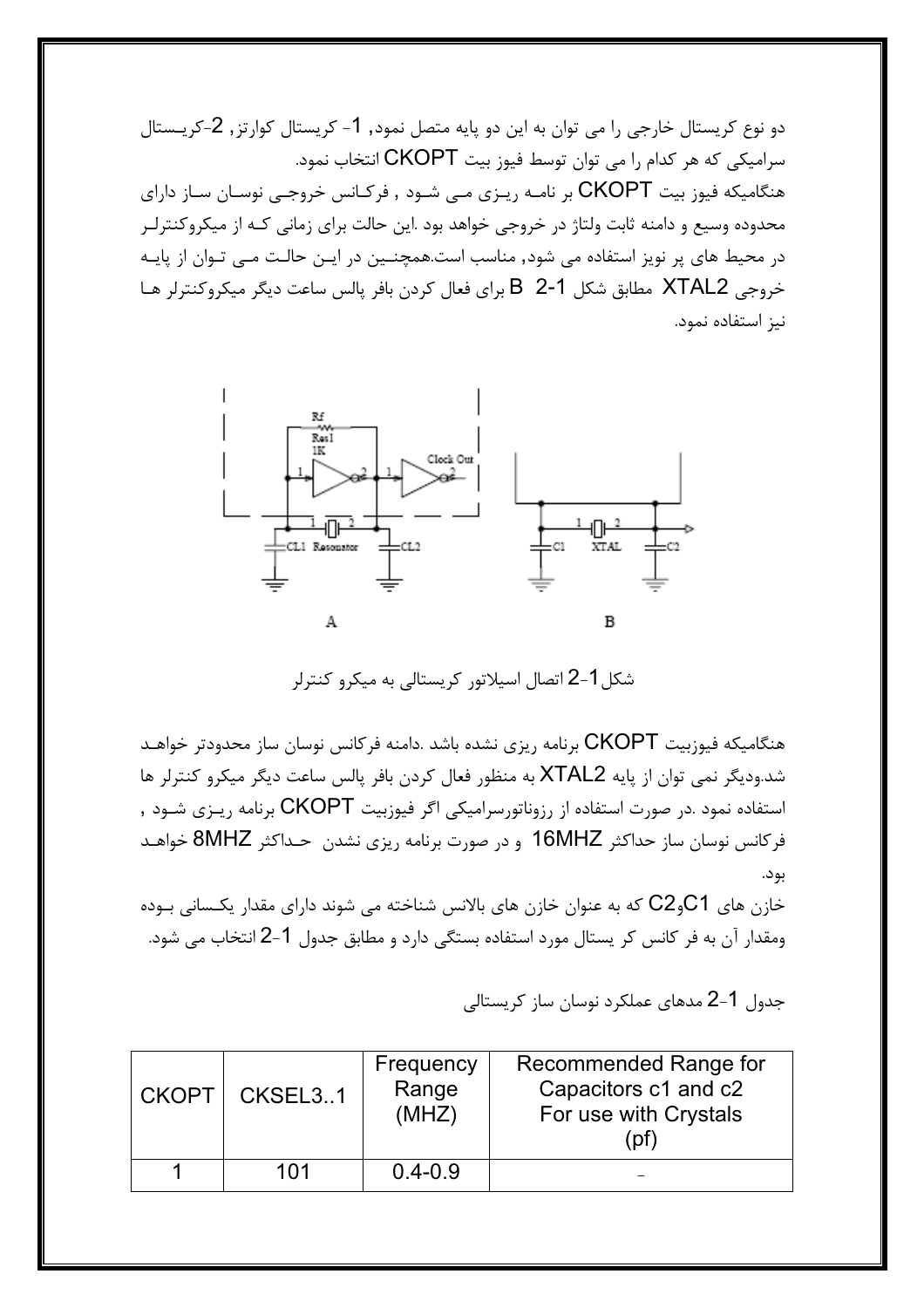| 110         | $0.9 - 3.0$ | $12 - 22$ |
|-------------|-------------|-----------|
| 111         | $3.0 - 8.0$ | $12 - 22$ |
| 101,110,111 | .0<         | $12 - 22$ |

هنگام استفاده از کریستال بسته به نوع کوارتز یا سرامیکی بودن آنها باید یک سری نکات را رعایـت نمود.

به طوری کلی تفاوت اصلی بین کریستال کوارتز وسرامیکی را می توان به صورت زیر خلاصه کرد : 1- کریستال کوارتز دارای ضریب کیفیت بالا, محدوده فرکانس بالا و حسایت کم نسبت به تغییرات دما است.

2- کریستال سرامیکی نسبت به کوارتز دارای ضریب کیفیت پایین تر , حساس نسبت به تغییـرات دما و محدوده فرکانس پایین است ویکی از مزایـای آن نـسبت بـه کـوارتز پایـدار شـدن سـریع تـر فركانس مى باشد.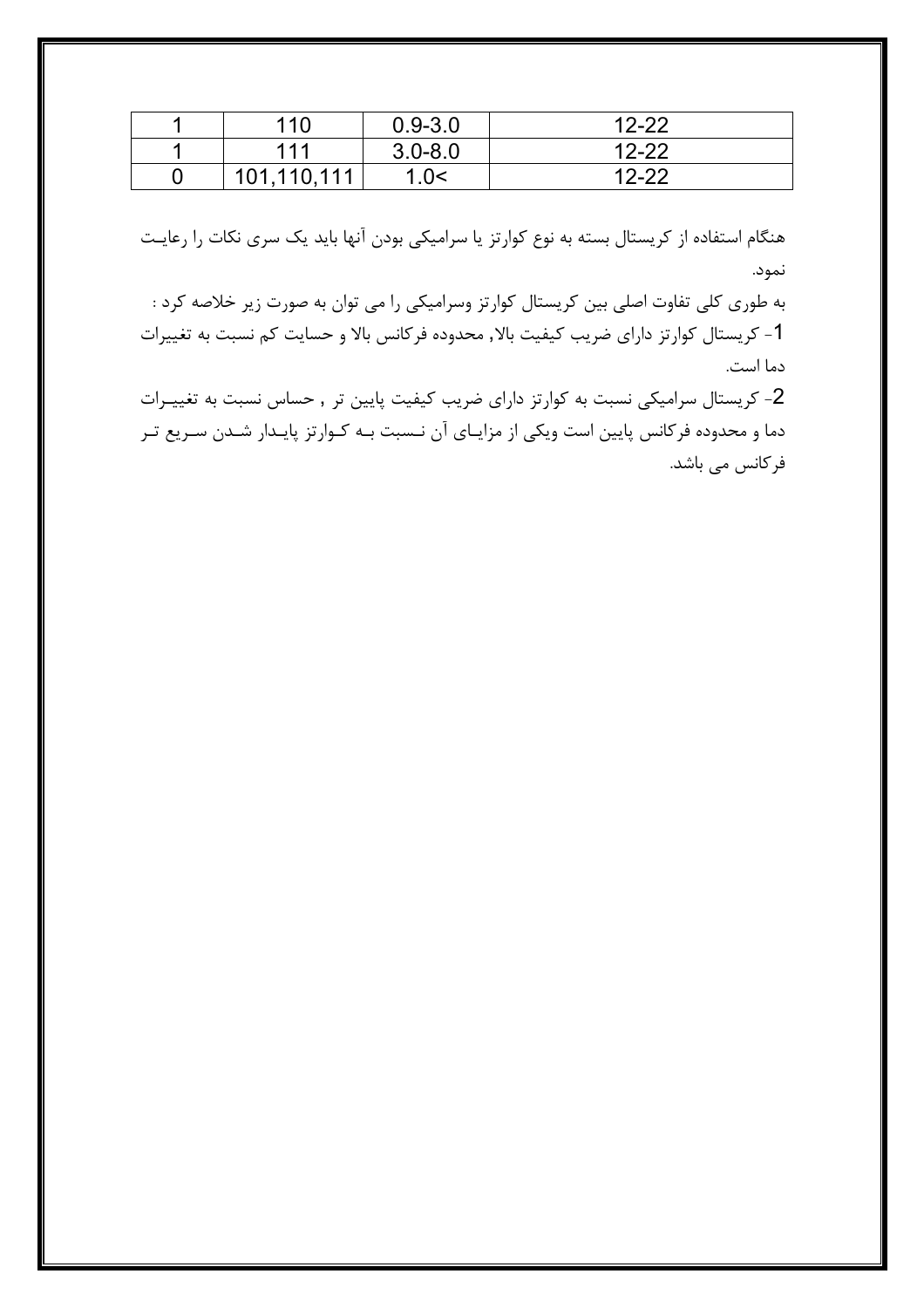.<br>نوسان ساز در سه محدوده مختلف کار می کند , که هرکدام برای یـک محـدوده فرکـانس مناسـب . بوده و به كمك فيوز بيت ها ي CKSEL3:1 قابل انتخاب است توجه داشته باشيد فيوزبيت CKSEL0 به همراه فيوزبيت هـاي SUT1:0 بـراي تعيـين زمـان STARTUP استفاده می شود , مطابق جدول1-3

جدول 1-3 تعيين زمان STARTUP براي استفاده از اسيلاتور كريستالي

|                |    | Start-up time | Additional       | Recommended        |
|----------------|----|---------------|------------------|--------------------|
| CKSELO   SUT10 |    | from power-   | Delay from       | usage              |
|                |    | down and      | <b>Reset</b>     |                    |
|                |    | power-save    | (v               |                    |
|                |    |               | $_{cc} = 5.07$ ) |                    |
| $\overline{0}$ | 00 | <b>258CK</b>  | 4.1ms            | Ceramic            |
|                |    |               |                  | resonator, fast    |
|                |    |               |                  | rising power       |
|                |    |               |                  | Ceramic            |
| $\overline{0}$ | 01 | <b>258CK</b>  | 65 <sub>ms</sub> | resonator,         |
|                |    |               |                  | Slowly rising      |
|                |    |               |                  | power              |
|                |    |               |                  | Ceramic            |
| $\overline{0}$ | 10 | 1 KCK         |                  | resonator,         |
|                |    |               |                  | <b>BOD</b> enabled |
|                |    |               |                  | Ceramic            |
| $\overline{0}$ | 11 | 1KCK          | 4.1ms            | resonator,         |
|                |    |               |                  | fast rising        |
|                |    |               |                  | power              |
|                |    |               |                  | Ceramic            |
| 1              | 00 | 1 KCK         | 65 <sub>ms</sub> | resonator,         |
|                |    |               |                  | Slowly rising      |
|                |    |               |                  | power              |
|                |    |               |                  | Crystal O          |
| 1              | 01 | <b>16 KCK</b> |                  | scillator          |
|                |    |               |                  | <b>BOD</b> enabled |
|                |    |               |                  | Crystal O          |
| 1              | 10 | <b>16 KCK</b> | 4.1ms            | scillator          |
|                |    |               |                  | fast rising        |
|                |    |               |                  | power              |
|                |    |               |                  | Crystal O          |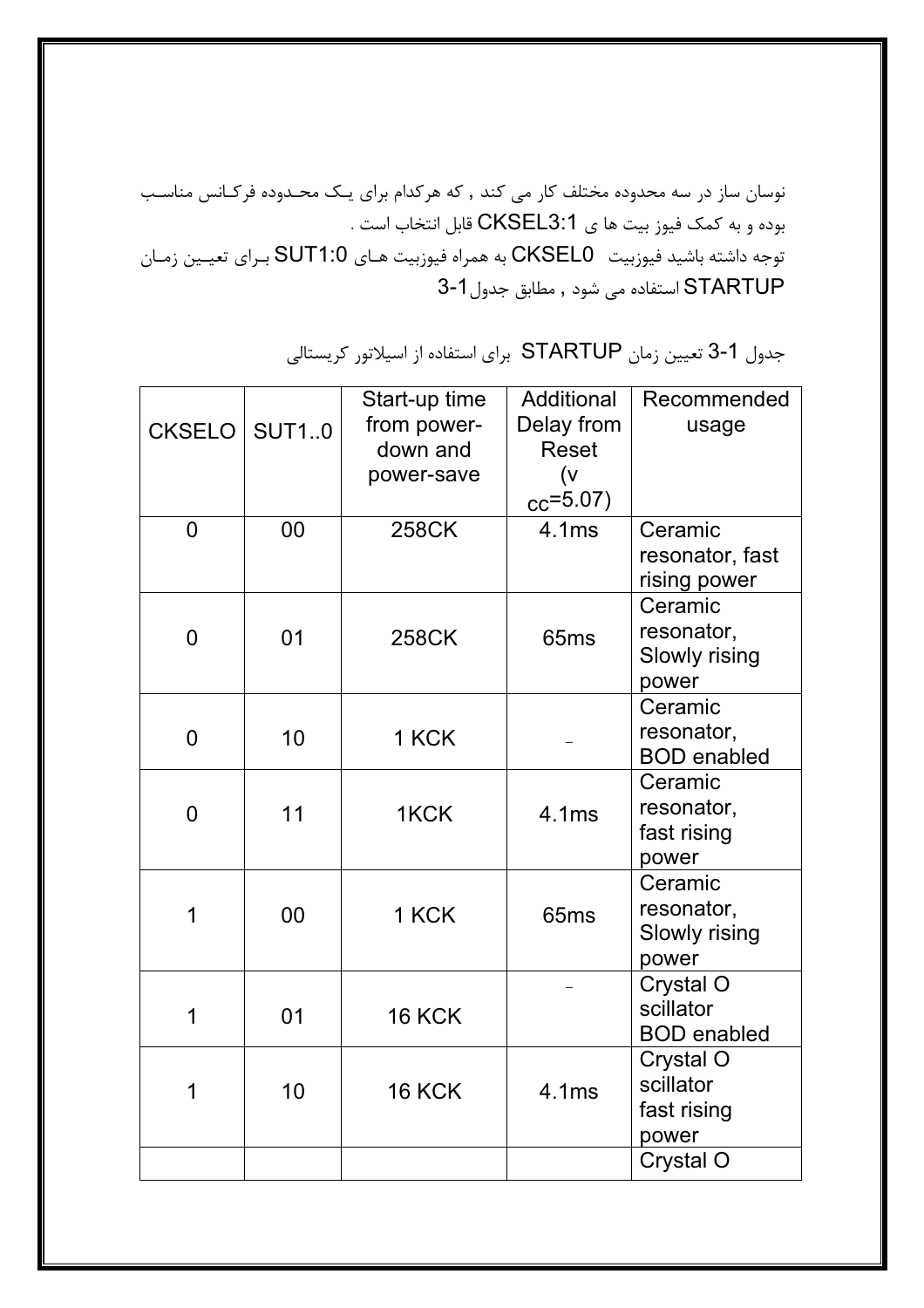| 44 | <b>16 KCK</b> | 65 <sub>ms</sub> | scillator     |
|----|---------------|------------------|---------------|
|    |               |                  | Slowly rising |
|    |               |                  | power         |

نوسان ساز كريستالي فركانس يايين

اگر از یک کریستال 32/768KHZ به عنوان منبع پالس ساعت اسـتفاده مــی کنیــد , بایــد فیــوز بیتهای CLKSE3:0 را به صورت1001 برنامه ریزی کرد.کریستال مطابق شکل 1-3 به پایه ها متصل می شود .در این حالت کاربر می تواند با برنامـه ریـزی فیوزبیـت CKOPT , خـازن هـای داخلي بين پايه هاي XTAL2,XTAL1 كه مقدار 36PF است را فعال نمايد و نياز به اســتفاده از خازن خارجي را از بين ببرد با استفاده از اين نوسان ساز زمان Startup توسط فيوزبيت هـا ي SUT1وSUT0 مطابق جدول 1-4 تعيين مي شود.

شكل 1-3 نوسان ساز كريستالي فركانس پايين



جدول 1-4 تعيين زمـان startup توسـط فيوزبيـت هـاي SUT1 وSUT0 بـراي اسـتفاده از نوسانساز کریستالی فرکا نس پایین

|              | Start-up time from | Additional            | Recommended         |
|--------------|--------------------|-----------------------|---------------------|
| <b>SUT10</b> | power-down and     | Delay from            | usage               |
|              | power-save         | <b>Reset</b>          |                     |
|              |                    | ( $v_{\rm CC}$ =5.07) |                     |
| 00           | 1kck               | 4.1ms                 | Fast rising power   |
|              |                    |                       | Or BOD enabled      |
| 01           | 1 <sub>kck</sub>   | 65 <sub>ms</sub>      | Slowly rising power |
| 10           | 32kck              | 65 <sub>ms</sub>      | Stable frequency    |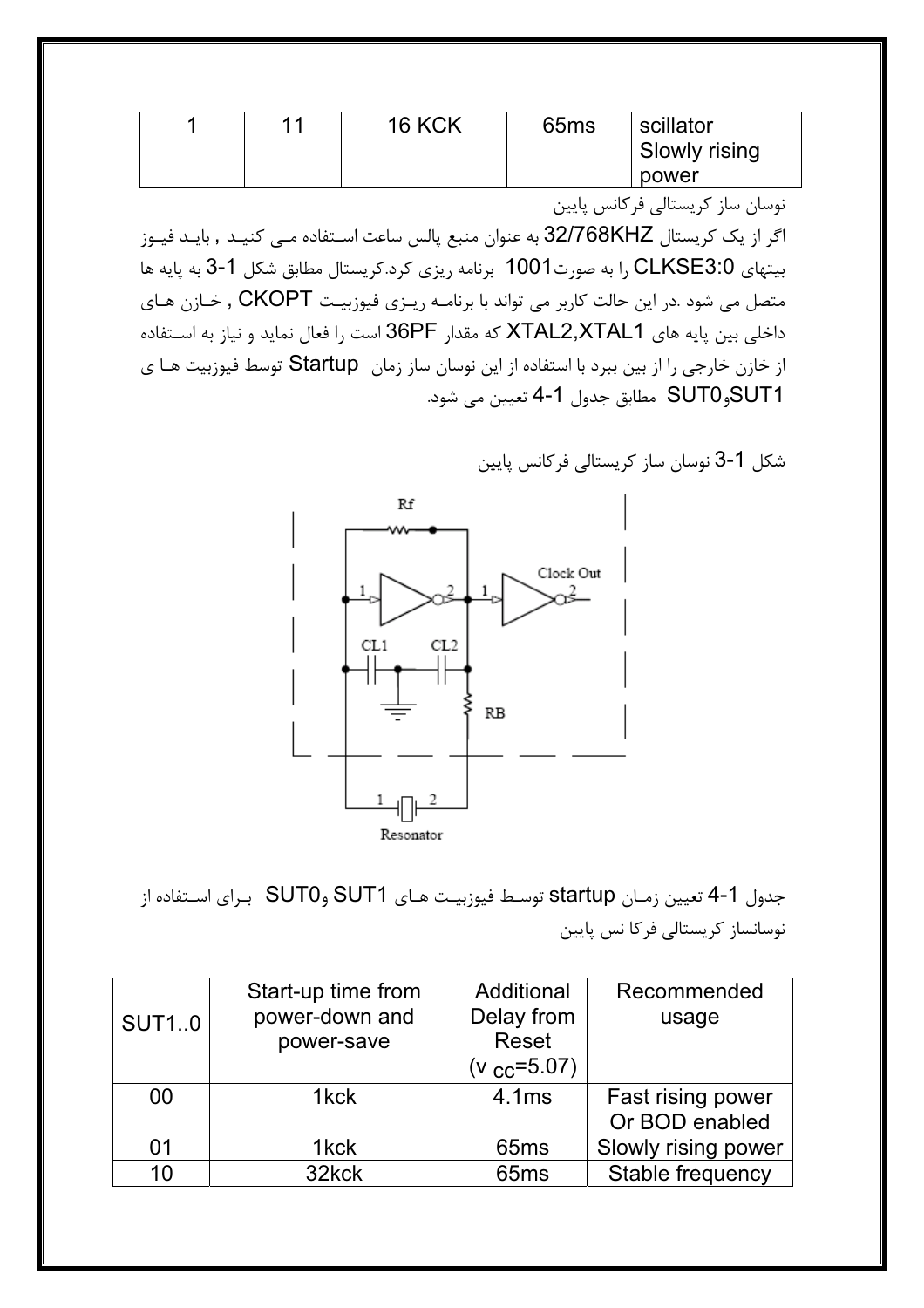|   |          | at start-up |
|---|----------|-------------|
| ◢ | Reserved |             |

نوسان ساز RC خارجي

می توان به جای استفاده از کریستال خارجی از شبکه RC خـارجی مطـابق شـکل 1-4 اســتفاده نمود .در این حالت فرکانس نوسان ساز از فرمول F=1/(3RC) بدست می آید.

شکل 1-4 نوسان ساز خارجی RC



در این فرمول خازن C حداقل 22PF و مقدار مقاومت 3K<R<100K می باشد. در صورت برنامه ریزی شدن فیوزبیت CKOPT یک خـازن داخلـی 36PF بـین XTAL1 و GND فعال خواهد شدوديگر نياز به استفاده از خازن خارجي نيست . این نوسان ساز می تواند در چهار محدوده مختلف کار کند .فیوزبیت ها ی CKSEL3:0 طبـق جدول 1-5 نحوه تعيين وانتخاب اين محدوده ها را نشان مي دهند .

| CKSEL30 | Frequency Range(MHZ) |
|---------|----------------------|
| 0101    | $-0.9$               |
| 0110    | $0.9 - 3.0$          |
| 0111    | $3.0 - 8.0$          |
| 1000    | $8.0 - 12.0$         |

جدول 1-5 مدهای عملکرد نوسان ساز RC خارجی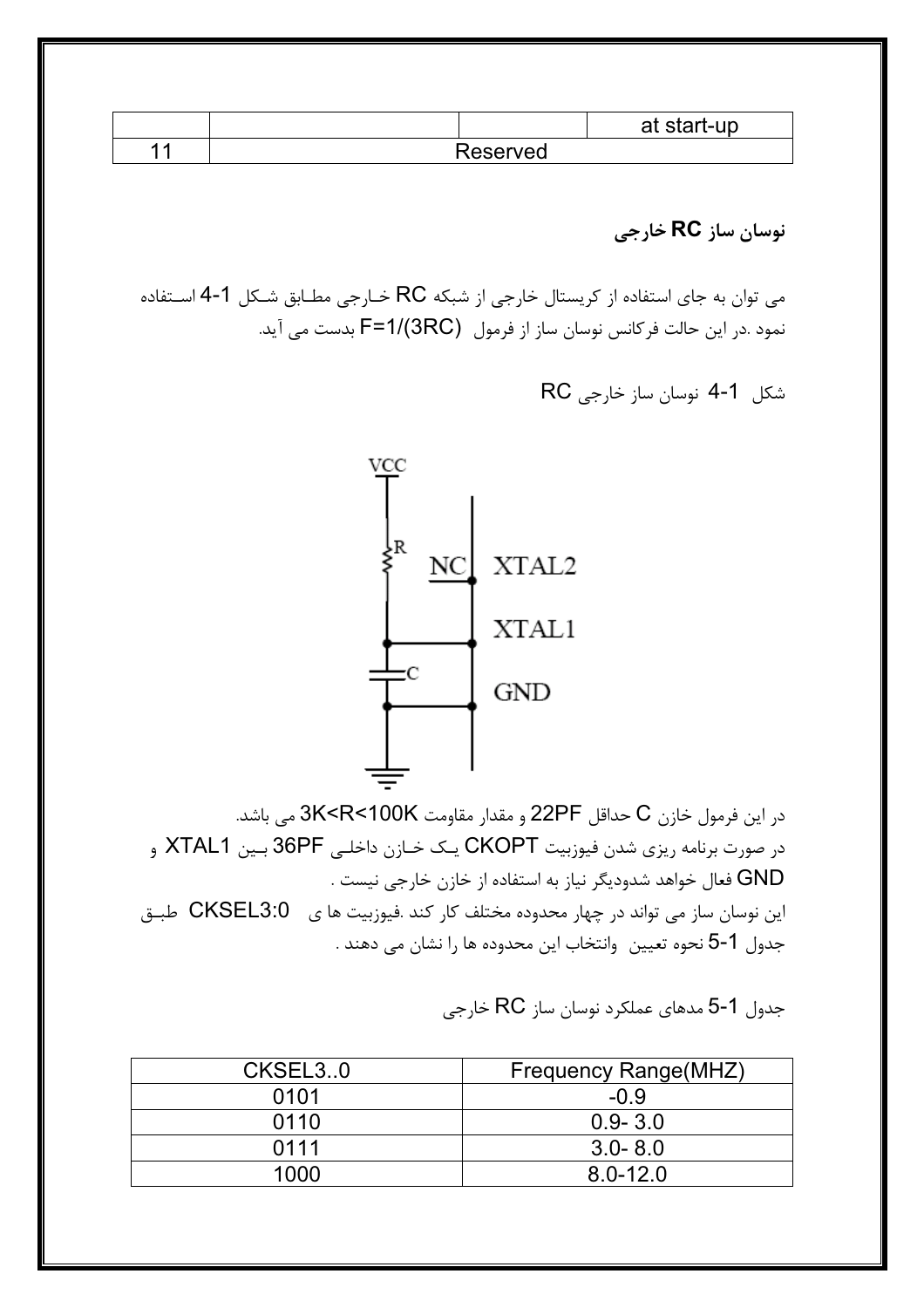زمان Start-up توسط فيوز بيت هاي SUT0 وSUT1 طبـق جـدول 1-6 بـراي زمـان هـاي مختلف قابل انتخاب است.

جدول 1-6 تعيين زمان STARTUP براي استفاده ازRC خارجي

|              | Start-up time | <b>Additional Delay</b> | Recommended        |
|--------------|---------------|-------------------------|--------------------|
| <b>SUT10</b> | from power-   | from                    | usage              |
|              | down and      | <b>Reset</b>            |                    |
|              | power-save    | $(v_{cc} = 5.07)$       |                    |
| 00           | 18ck          |                         | <b>BOD</b> enabled |
| 01           | 18ck          | 4.1ms                   | fast rising        |
|              |               |                         | power              |
| 10           | <b>18CK</b>   | 65 <sub>ms</sub>        | Slowly rising      |
|              |               |                         | power              |
| 11           | 6CK           | 4.1ms                   | Fast rising        |
|              |               |                         | power              |
|              |               |                         | Or BOD             |
|              |               |                         | enabled            |

نوسان ساز **RC** کالیبره شده دا خلی<br>محمد محامل مانسیاسی که ده

 $-1$ نوسان ساز  $\rm RC$  داخلی , 4 فرکـانس  $1$ و $2$ و $4$ و $3$  مگـاهر تـز را در شـرايط ولتاژتغذيـه $\rm VC$  و درجـه حرارت محيط 25 درجه سانتيگراد توليد مي كند. به كمك فيوزبيت ها CKSEL3:0 مي توان فركانس مورد نظـر را مطـابق جـدول 1-7 انتخـاب نمود .همچنین فیوزبیت CKOPT نباید برنامه ریزی شود.

جدول 1-7 مد های عملکرد نوسان ساز RC کالیبره شده داخلی

| CKSEL3:0 | Nominal Frequency(MHZ) |
|----------|------------------------|
| 0001     | 1.0                    |
| 0010     | 2.0                    |
| 0011     | 4.0                    |
| 0100     | ጸ በ                    |
|          |                        |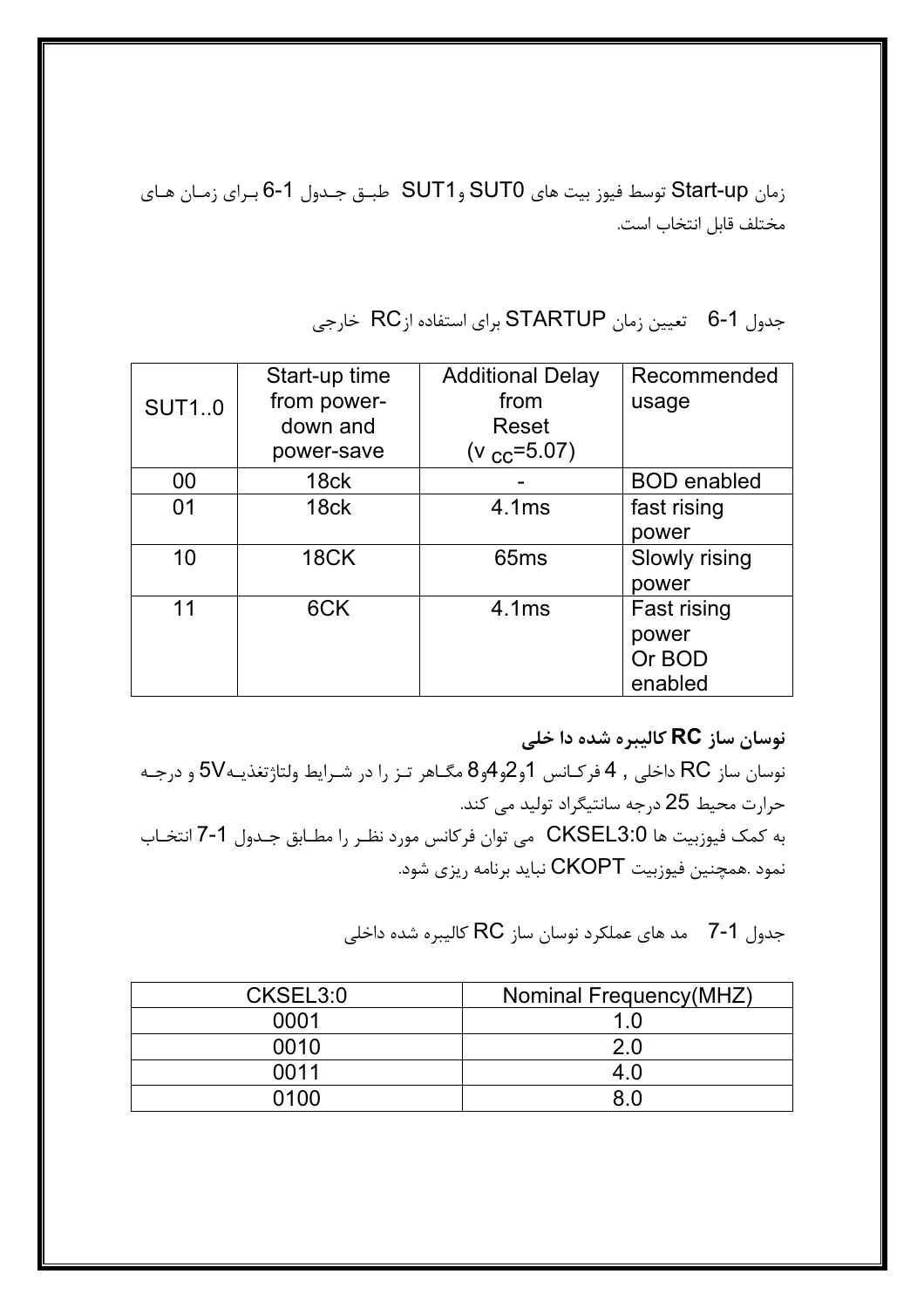زمان Startup توسط فيزبيت هاي SUT0 وSUT1 مطابق جدول 1-8 انتخاب مــي شــود .در این حالت پایه های XTAL1 وXTAL2 باید بدون اتصال باشند. جدول 1-8 تعيين زمان Startupبراي استفاده از اسيلاتور كاليبره شده داخلي

| <b>SUT10</b> | Start-up time from<br>power-down | Additional<br>Delay from<br><b>Reset</b><br>(v $_{\rm CC}$ =5.07) | Recommended<br>usage |
|--------------|----------------------------------|-------------------------------------------------------------------|----------------------|
| 00           | 6ck                              |                                                                   | <b>BOD</b> enabled   |
| 01           | 6ck                              | 4.1ms                                                             | Fast rising power    |
| 10           | 6ck                              | 65 <sub>ms</sub>                                                  | Slowly rising power  |
| 11           |                                  | Reserved                                                          |                      |

پالس ساعت خارجي

درصورت استفاده از پالس ساعت خارجي , مطابق شكل 1-5 پالس سـاعت را بـه پايـه XTAL1 اعمال كنيد. و فيوزبيت هاي CKSEL3:0 بايد به صورت 0000H تنظـيم شـوند. در صـورت بر نامه ریزی فیوزبیت CKOPT , یک خـازن داخلـی 36PF بـین XTAL1 و GND فعـال خواهد شد.

شكل 1-5 يالس ساعت خارجي